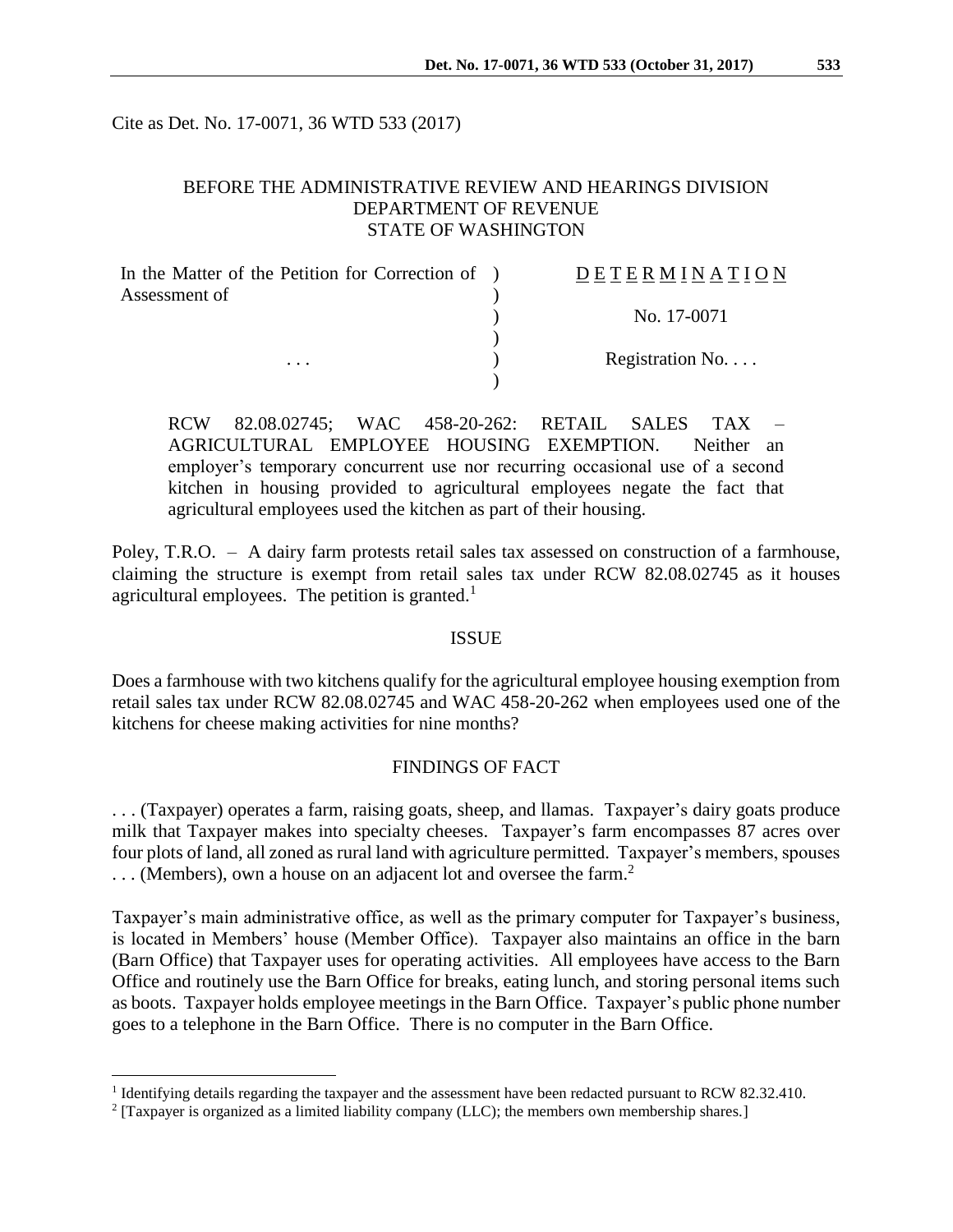In 2010, Members decided to build a house (Farmhouse) on the farmland to house their farm manager and cheesemaker, both employees of Taxpayer. Taxpayer used the same contractor who had previously built a barn for Taxpayer. During the building process, Taxpayer learned about the retail sales tax exemption for agricultural employee housing in RCW 82.08.02745 (Exemption). Taxpayer provided an exemption certificate to the contractor, who did not charge retail sales tax on the construction of the Farmhouse or the installation of appliances and fixtures.

The Farmhouse is a two-story structure with several bedrooms and bathrooms, living room, dining room, laundry room, garage, home office (Farmhouse Office), and loft. The Farmhouse has two kitchens, situated next to each other, and separated by a window. The first kitchen resembles a traditional household kitchen with cabinets for storage and decorative features. The second kitchen is built like a commercial kitchen. It has more square footage, commercial countertops, and stainless steel shelves, but no decorative features or cabinets. Both kitchens contain a sink, oven, and refrigerator.

The Farmhouse Office is just inside the front door of the Farmhouse. The Farmhouse Office does not have a closet, preventing it from being considered a bedroom. Taxpayer outfitted the Farmhouse Office with a computer, storage area for files and papers, and a telephone. Taxpayer pays for internet access and a telephone line for the Farmhouse for the resident employees' personal use. Employees also use the computer for work-related activities. All employees have access to the Farmhouse Office.

Construction of the Farmhouse finished in October 2011. Taxpayer's farm manager and cheesemaker moved into the Farmhouse soon thereafter. The Farmhouse has been occupied by at least one of Taxpayer's employees ever since. Members have never occupied the Farmhouse.

Taxpayer obtained a dairy license in February 2012. An inspector approved the commercial-style kitchen in the Farmhouse for cheese making, and Taxpayer's cheesemaker used the commercialstyle kitchen to make cheese from April through December 2012. Meanwhile, Taxpayer hired the same contractor to construct a creamery to house Taxpayer's cheese making operations. The creamery was completed and certified for cheese making activities in February 2013. The creamery, barn, and Farmhouse are all located near each other on the farm so that employees living in the Farmhouse are close to their work areas.

The Department of Revenue's (Department) Audit division (Audit) conducted a partial audit of Taxpayer for the period January 2011 through June 2015. Audit discovered that Taxpayer occasionally hosts cheese making classes in the Farmhouse commercial-style kitchen.

Audit also learned that Taxpayer offers free tours of the farm once per month. Taxpayer shows guests the barn and creamery during the tour and offers a cheese sample in the display area in front of the creamery. Generally, the tour only includes viewing the exterior of the Farmhouse. However, in colder months with poor weather, Taxpayer sometimes brings tour groups into the front entry of the Farmhouse and provides the cheese sample in the commercial-style kitchen. When this happens, Taxpayer hires a housekeeper to clean up the kitchen and front entry so it looks neat without adding to the resident employees' tasks.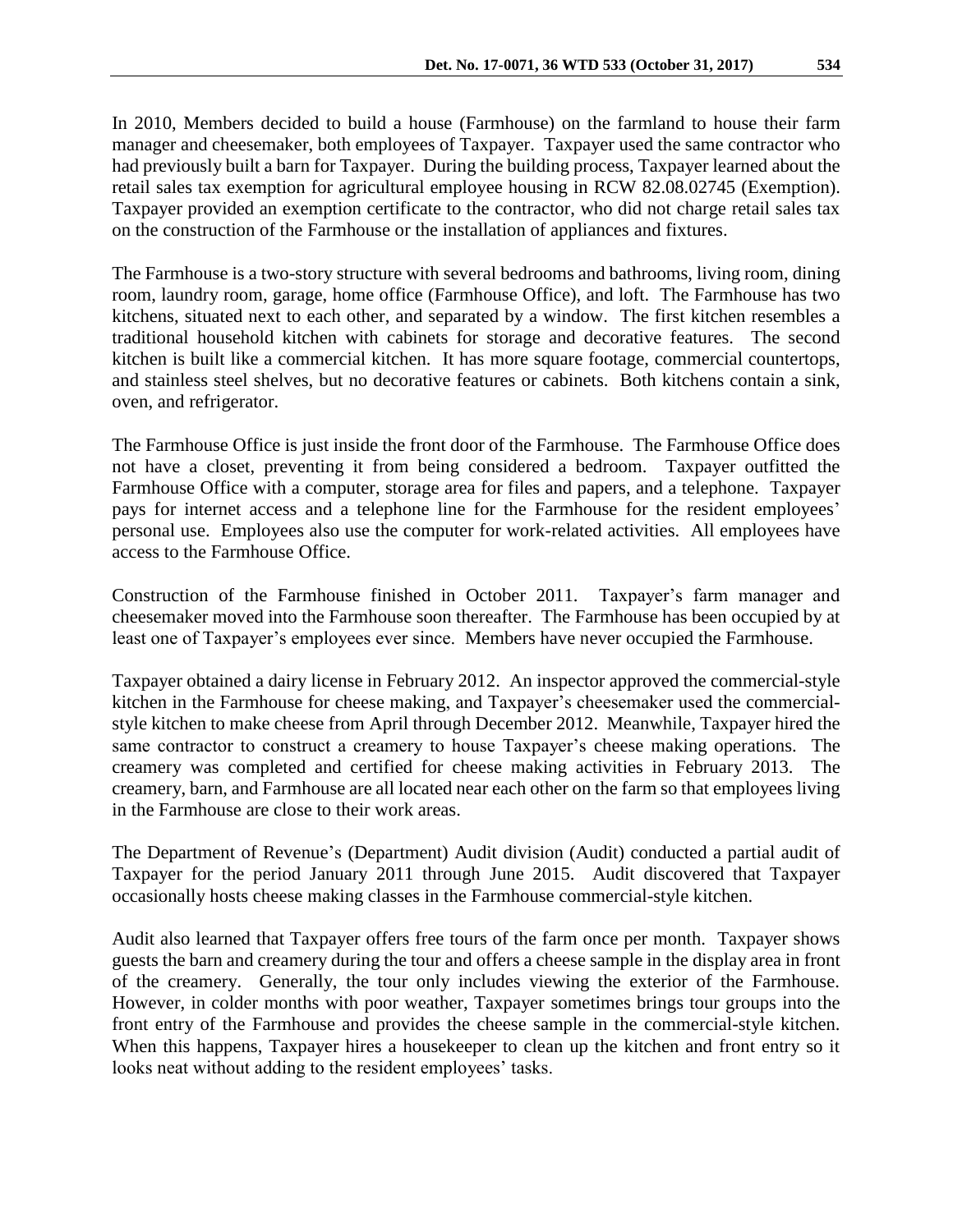Audit determined that the Farmhouse did not qualify for the Exemption based on four circumstances: (1) employees use the Farmhouse Office for work-related activities; (2) Taxpayer used the commercial-style kitchen for cheese making for nine months prior to the creamery's completion; (3) Taxpayer hosts cheese making classes in the commercial-style kitchen; and (4) Taxpayer occasionally brings tour groups into the Farmhouse. As Taxpayer did not pay retail sales tax on the construction of the Farmhouse, Audit assessed deferred retail sales tax against Taxpayer on the cost of construction, fixtures, and appliances.

On December 10, 2015, Audit issued a tax assessment against Taxpayer for \$ . . . , which included \$ . . . in deferred retail sales tax, \$ . . . in interest, and \$ . . . in substantial underpayment penalty. Taxpayer sought administrative review of the assessment.

Taxpayer claims that it is entitled to the exemption because agricultural employees have continually occupied and used the Farmhouse since it was built. Taxpayer states that every room in the Farmhouse is available for employee use and employees have actually used all rooms. Taxpayer asserts that any use of the Farmhouse by Taxpayer is marginal and temporary, and Taxpayer has never excluded its resident employees from the Farmhouse during such use. Taxpayer also claims that it never uses the Farmhouse Office.

### ANALYSIS

Washington imposes retail sales tax on each retail sale in this state unless an exemption applies. RCW 82.08.020. The term "retail sale" includes services rendered in respect to the construction, improvement, or repair of new or existing buildings or other structures, under, upon, or above real property of or for consumers. RCW 82.04.050(2)(b). The retail sales tax rate is applied to the selling price of each retail sale. RCW 82.08.020(1).

Retail sales tax is considered a debt from the buyer to the seller. RCW 82.08.050(8). "Where a buyer has failed to pay to the seller the tax imposed by this chapter and the seller has not paid the amount of the tax to the department, the department may, in its discretion, proceed directly against the buyer for collection of the tax." RCW 82.08.050(10).

Taxpayer claimed the Exemption for the cost to construct the Farmhouse, as well as the cost of fixtures and appliances installed in the Farmhouse. The Exemption, contained in RCW  $82.08.02745$ ,<sup>3</sup> states that retail sales tax "shall not apply to charges made for labor and services rendered by any person in respect to the constructing, repairing, decorating, or improving of new or existing buildings or other structures used as agricultural employee housing . . . ." RCW 82.08.02745(1). The Exemption does not apply to housing built for occupancy by an agricultural employer, the employer's family members, or other owners of an agricultural business. RCW 82.08.02745(4). RCW 82.08.02745(5)(c) defines agricultural employee housing as follows:

"Agricultural employee housing" means *all facilities* provided by an agricultural employer . . . for housing agricultural employees on a year-round or seasonal basis, *including bathing, food handling, hand washing, laundry, and toilet facilities,*

 $\overline{a}$ 

<sup>&</sup>lt;sup>3</sup> RCW 82.08.02745 was amended in 2014 to add exclusions for marijuana processing facilities. We refer to the statute here as it existed during the audit period.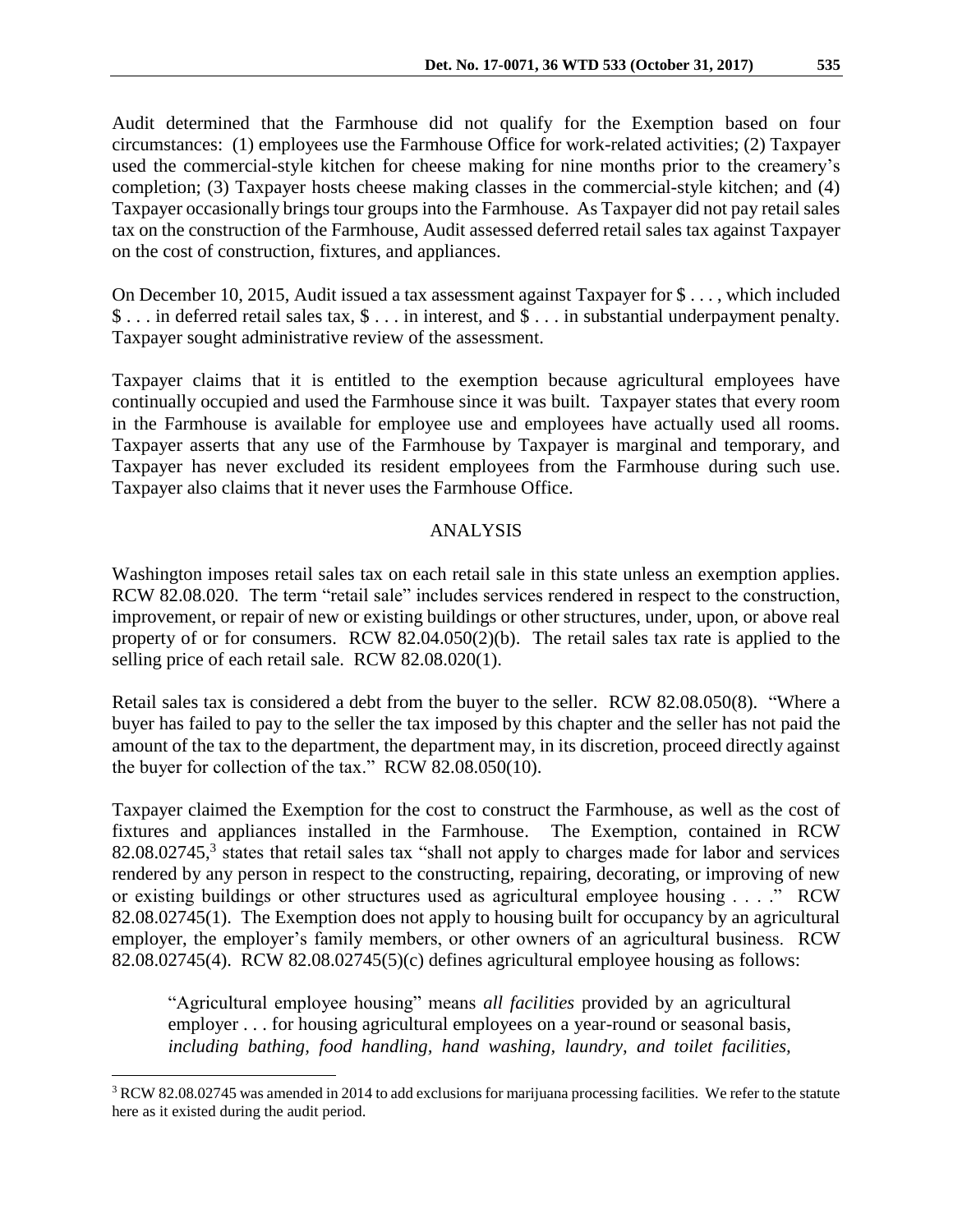single-family and multifamily dwelling units and dormitories, and includes labor camps under RCW 70.114A.110. "Agricultural employee housing" does not include housing regularly provided on a commercial basis to the general public. . . .

(Emphasis added.)

The Department adopted WAC 458-20-262 (Rule 262) to implement RCW 82.08.02745. As a condition of the Exemption, Rule  $262(3)(a)(iv)$  requires a buyer to provide the seller with an exemption certificate. Rule 262(3)(a)(i) also states that "[a]ppliances and furniture, including but not limited to stoves, refrigerators, bed frames, lamps and television sets, bolted or strapped directly to the building or structure are considered components of the building or structure."

Exemptions are narrowly construed in favor of application of the tax. *Budget Rent-a-Car, Inc. v. Dep't of Revenue*, 81 Wn.2d 171, 174, 500 P.2d 764 (1972). Taxation is the rule and exemption is the exception. *Id*. A person who claims an exemption has the burden of showing that he or she qualifies for it. *Id*. at 175. The Department is without authority to expand an exemption beyond the express statement of statutory law. *Id.* at 176; Det. No. 02-0134, 24 WTD 129 (2005).

The goal of statutory interpretation is to carry out the intent of the legislature. *Lake v. Woodcreek Homeowners Ass'n,* 169 Wn.2d 516, 526, 243 P.3d 1283 (2010). Statutory interpretation begins with the statute's plain meaning. *Id.* "The 'plain meaning' of a statutory provision is to be discerned from the ordinary meaning of the language at issue, as well as from the context of the statute in which that provision is found, related provisions, and the statutory scheme as a whole." *State v. Jacobs*, 154 Wn.2d 596, 600, 115 P.3d 281 (2005) (citing *Wash. Pub. Ports Ass'n v. Dep't of Revenue*, 148 Wn.2d 637, 645, 62 P.3d 462 (2003); *Dep't of Ecology v. Campbell & Gwinn, LLC*, 146 Wn.2d 1, 10-11, 43 P.3d 4 (2002)).

Taxpayer is an agricultural employer that provides housing to employees on a year-round basis. The Exemption broadly proclaims that "Agricultural employee housing" means *all facilities* provided by an agricultural employer for housing agricultural employees. RCW 82.08.02745(5)(c) (emphasis added). The Exemption goes on to explain that "all facilities" includes "bathing, food handling, hand washing, laundry, and toilet facilities," but does not limit the definition of housing to these examples. *Id*. Therefore, the types of facilities included in the definition of housing is not an exclusive or exhaustive list.

The plain meaning of the Exemption is clear: the legislature intended to apply the Exemption to *all* facilities provided to agricultural employees for housing. Here, the Farmhouse contains many rooms and facilities. The bedrooms, bathrooms, living room, dining room, and laundry room are all facilities contemplated in RCW 82.08.02745. Though the statute does not specifically list an attached garage, loft, or home office, each item is included in the facilities provided exclusively to Taxpayer's agricultural employees for housing. Therefore, we find that these facilities comprise housing provided to agricultural employees.

As to the two kitchens in the Farmhouse, food-handling facilities are specifically listed under the definition of agricultural employee housing. Consequently, both the traditional-style kitchen and the commercial-style kitchen constitute housing facilities provided to resident employees by an